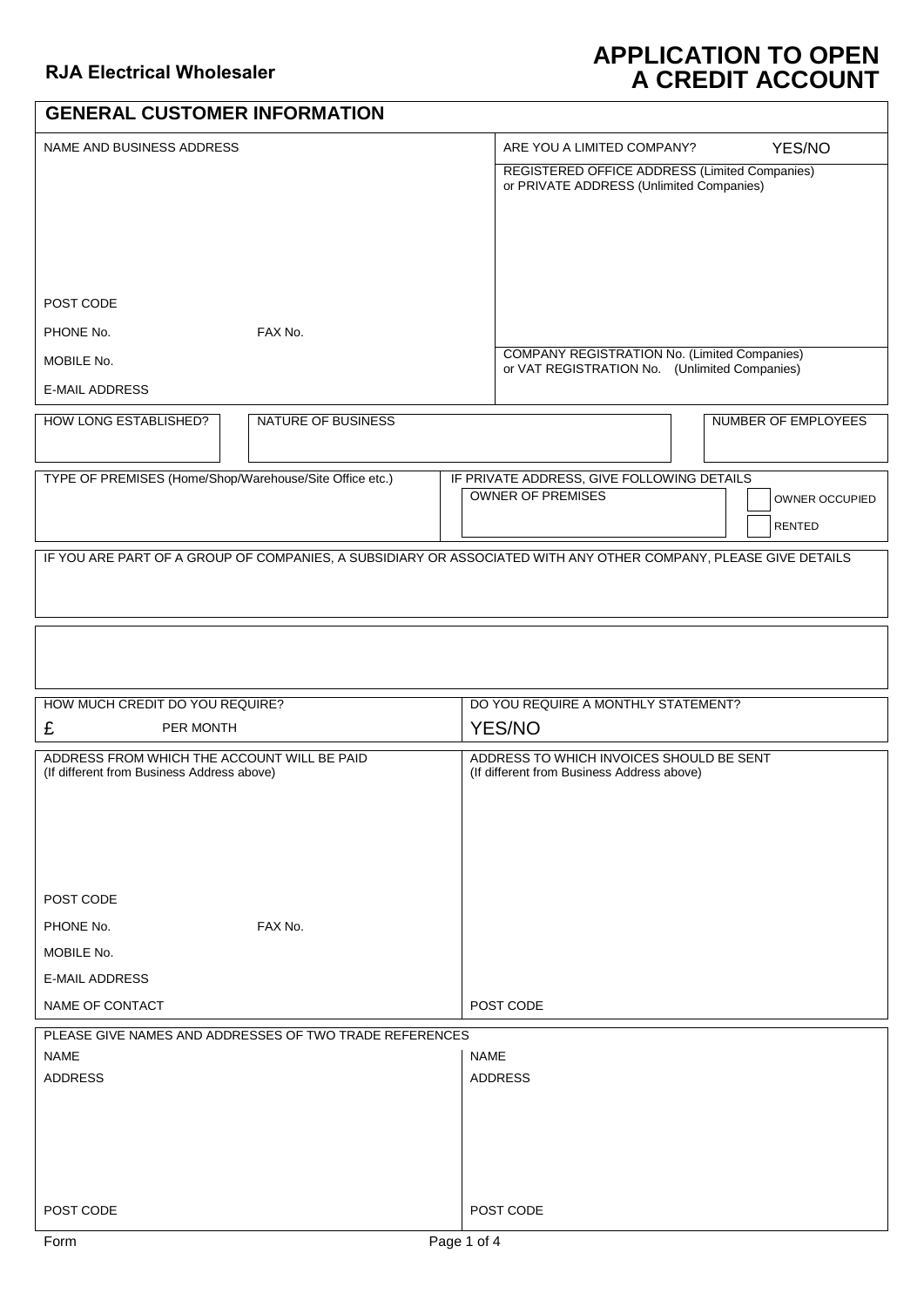| DIRECTOR DETAILS AND AUTHORISATION                                                                                                             |                  |                  |  |  |  |  |  |
|------------------------------------------------------------------------------------------------------------------------------------------------|------------------|------------------|--|--|--|--|--|
| NAMES AND HOME ADDRESSES OF DIRECTORS OR PARTNERS                                                                                              |                  |                  |  |  |  |  |  |
| (Please state if none. All directors/partners listed must sign. If at present address for less than two years, also provide previous address). |                  |                  |  |  |  |  |  |
| A                                                                                                                                              | B                | С                |  |  |  |  |  |
|                                                                                                                                                |                  |                  |  |  |  |  |  |
|                                                                                                                                                |                  |                  |  |  |  |  |  |
|                                                                                                                                                |                  |                  |  |  |  |  |  |
|                                                                                                                                                |                  |                  |  |  |  |  |  |
|                                                                                                                                                |                  |                  |  |  |  |  |  |
|                                                                                                                                                |                  |                  |  |  |  |  |  |
|                                                                                                                                                |                  |                  |  |  |  |  |  |
| <b>POSTCODE</b>                                                                                                                                | <b>POSTCODE</b>  | <b>POSTCODE</b>  |  |  |  |  |  |
|                                                                                                                                                |                  |                  |  |  |  |  |  |
| DATE OF BIRTH                                                                                                                                  | DATE OF BIRTH    | DATE OF BIRTH    |  |  |  |  |  |
|                                                                                                                                                |                  |                  |  |  |  |  |  |
| <b>SIGNATURE</b>                                                                                                                               | <b>SIGNATURE</b> | <b>SIGNATURE</b> |  |  |  |  |  |
|                                                                                                                                                |                  |                  |  |  |  |  |  |

#### **I/We apply to open a credit account with RJA Electrical Services Ltd.**

I/We understand that your credit terms are that payment is due promptly at the end of the month following the date of invoice and that, if granted credit, I/We agree to pay in accordance with these terms. I/We also acknowledge and accept the Terms of Business detailed on Page 3 of this application.

RJA Electrical Services Ltd shall use the information in this application for credit assessment including the taking up of a bank reference or any other credit check to facilitate the opening of the credit account. The following should be noted:

- A credit check with a credit agency, including ID verification, may form part of this process and any ongoing checks undertaken whilst the credit account is maintained.
- The credit reference agency will record any checks made.
- Such credit checks may relate to any director of the company where this application is made on behalf of a limited company.

| PLEASE PRINT YOUR NAME | DATE OF BIRTH |             | PLEASE STATE YOUR POSITION IN THE COMPANY |
|------------------------|---------------|-------------|-------------------------------------------|
| PLEASE SIGN HERE       |               | <b>DATE</b> |                                           |

I/We, as applicant, declare that the information I/We have provided on this form is correct and complete and I/We consent to its collection, retention and utilisation by you as provided for in the Information Notice below.

### **INFORMATION NOTICE**

By signing this form, you acknowledge that we can use the information provided in a number of ways, for example:

- To provide quotations, sales orders and sales invoices
- Monitoring business
- Administering the credit account, including recording of conversations when taking payment and sending statements

We will collect information which is legally required but we will not collect any personal data from you that we do not need. We have Data Protection procedures in place to oversee the effective and secure processing of your personal data. All the personal data we collect, whether this is retained in paper files or on computer systems, is processed in the EU. More information on this framework can be found on our website.

If you require access to information that the Company holds on you, you must make a formal Subject Access Request to the Company. There is no charge\* for the provision of this information. The Company may withhold certain information which is exempt from the right of Subject Access. If at any point you believe the information we process on you is incorrect you can request to see this information and have it corrected or deleted. If you wish to raise a complaint on how we have handled your personal data, you can contact us to have the matter investigated , by sending an email to rjashop@ [hotmail.com](mailto:sar@eel.co.uk).

If you are not satisfied with our response or believe we are not processing your personal data in accordance with the law you can complain to the Information Commissioner's Office.

The law allows a charge to be applied when the request is unfounded, excessive or if further copies of the information are required. The charge will be based on the administrative cost of the information provided.

#### **OFFICE USE ONLY** BRANCH MANAGER DATE CONTROL IN THE RESERVE OF THE SERVICE OF DATE

#### **COMMENTS**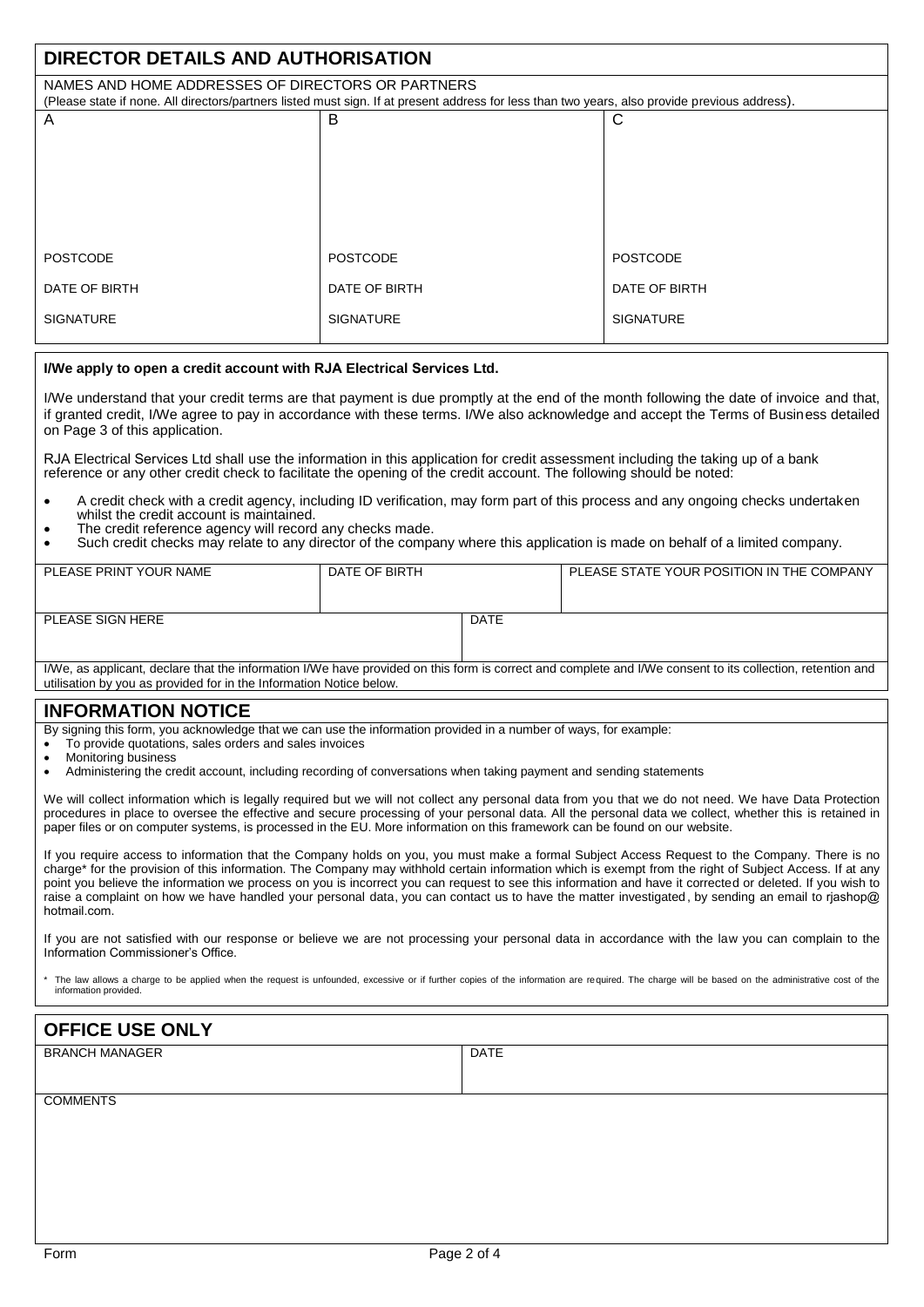#### **TERMS OF BUSINESS**

- **1 General** All goods supplied by us are sold only upon the following conditions. The placing of an order for any such goods, or the acceptance of our quotation or tender or of delivery of the goods, concludes acceptance o be contained in your order) are excluded. Unless expressly incorporated in our quotation or tender, all descriptions, illustrations, drawings, dimensions, weights, measures, specifications, standards of performance or other descriptive matter or pre-contractual statements are approximate only and shall not form part of the contract. Our record of any order placed by you verbally shall be conclusive as to the type and quantity of product and the point and date of delivery. The terms implied by sections 13 to 15 of the Sale of Goods Act 1979 are, to the fullest extent permitted by law, excluded from these conditions. These conditions shall apply to any repaired or replacement goods supplied.
- **2 Validity** Unless previously withdrawn, our quotation is open for acceptance within the period stated therein or, when no period is so stated, within 30 days after its date, and is subject to written confirmation by us a being available upon receipt of order.
- **3 Delivery** Unless otherwise specified, the price quoted includes delivery to any premises specified by you within our van delivery area, full details of which are available on request. The risk in all goods passes to you when they first enter those premises or are placed in store under Clause 5. We reserve the right to choose the method of transport, to charge for deliveries outside our van delivery area, and to charge you with all manufacturers' carriage charges for special items.
- **4 Delivery Times** Time for delivery shall not be of the essence of the contract unless previously agreed by us in writing. Any dates or times quoted for delivery are approximate only as we are subject to the manufacturers given to you shall not create a contractual obligation to deliver on such date or time and accordingly no liability shall be accepted by us for any claim by you or any third party for direct or consequential loss or damage arising from delay in delivery.
- **5 Delay in delivery** If we do not receive sufficient forwarding instructions within 14 days after notification that the goods are ready for despatch, you will either take delivery or arrange for storage. Otherwise we sha
- **6 Acceptance** Unless you give us written notice within 7 days from the date of delivery that the goods are not in conformity with the contract, you are deemed to have accepted the goods.
- **7 Passing of Property** Each of the following sub-clauses 7.1 to 7.6 are separate and severable and shall be enforceable accordingly:
	- 7.1 Notwithstanding delivery, all goods supplied by us will remain our absolute property until you pay in full for them and for all other goods previously supplied by us;
	- 7.2 You will store the goods in such a way that they are readily identifiable as our property , but you may sell them to a third party in the normal course of your business;
	- 7.3 Upon any sale by you of the goods (either alone or with other items) all rights which you have against the buyer shall automatically vest in us;
	- 7.4 We shall be entitled immediately after giving notice of our intention to repossess, to enter upon any premises with such transport as may be necessary and repossess any goods to which we have title under this Clause;
	- 7.5 If you incorporate the goods we supply to you into other products with or without materials you already possess or which are supplied to you by third parties the property in such other product will pass to us and you s
	- 7.6 You shall not be entitled to pledge or in any way charge by way of security any of the goods which remain our property but in the event you do so all moneys owing by you to us shall without prejudice to any other right payable.
- 8 Loss or damage in transit Any shortage or damage must be clearly stated upon the diver's Delivery Sheet and a written statement of the facts received at our branch and by the Carrier (if not ourselves) within 3 days afte
- **9 Packing Etc.** Cable drums, crates, cases, pallets, stillages or other returnable packaging are not included in the quoted price, and will be charged at current rates. You will, however, be credited with the amount charged when the item(s) is/are returned to us in good condition within 14 days of the date of our invoice.
- **10 Prices** All goods are sold subject to the prices and any relevant discounts<br>ruling at the time of delivery. Our prices, discount rates and Conditions of<br>Sale may be altered at any time without notice. All discounts and
- 11 Payment Payment in full without retention or set-off and in cleared funds<br>shall be due not later than the end of the month following that in which the<br>goods were delivered, or on earlier demand. If you do not comply<br>pun (including interest) have been paid and, at our option, to rescind any subsisting contract with you as to all or any parts of future deliveries but without prejudice to any rights already accrued to us under such contracts any sums payable under which also become payable to us immediately any amount becomes overdue pursuant to this Clause 11.
- **12 Performance** It is your responsibility to determine that the goods are sufficient and suitable for the purpose to which they are to be put. We cannot accept any responsibility either in respect of the installation of a goods or as to the ultimate performance of any product in which the<br>goods may be installed. We shall in no way be liable for any direct or<br>consequential damage, loss or expense arising from any defect or<br>inefficiency cause
- 13 Defects after delivery All goods supplied by us are manufactured by others. Accordingly, we shall pass on to you the benefit of the warranty, if any, given by the manufacturer of the goods. Our liability under his Claus therewith.
- **14 Return of Goods** In no circumstances may goods supplied against a firm order be returned without our prior written consent and the receipt of your advice note stating the reason for the return and the date and number of our invoice. All goods returned must be securely packed and, unless we<br>arrange collection, consigned carriage paid. If we collect we reserve the<br>right to make a handling charge, and the issue of our collection note will<br>no
- **15 Termination** We may without prejudice to our other rights and remedies determine the contract or any unfulfilled part of it or withhold further deliveries or make partial deliveries if:-
	- (a) you fail to make payment on the due date under this or any other contract between us
	- (b) you purport to cancel or suspend, or commit any breach of, this or any other contract between us;
	- (c) you become insolvent or make any composition with your creditors or have an administrator or a receiver appointed over all or any part of your undertaking or assets or go into liquidation (save for the purposes of amal re-sale.
- **16 Waiver** Any failure by us to enforce any or all these Conditions shall not be construed as a waiver of any of our rights hereunder.
- **17 Rights of Third Parties** For the avoidance of doubt the provisions of the Contracts (Rights of Third Parties) Act 1999 shall not apply to any term or condition hereof and nothing contained herein shall confer on any third party any benefit or the right to enforce any term or condition hereof.